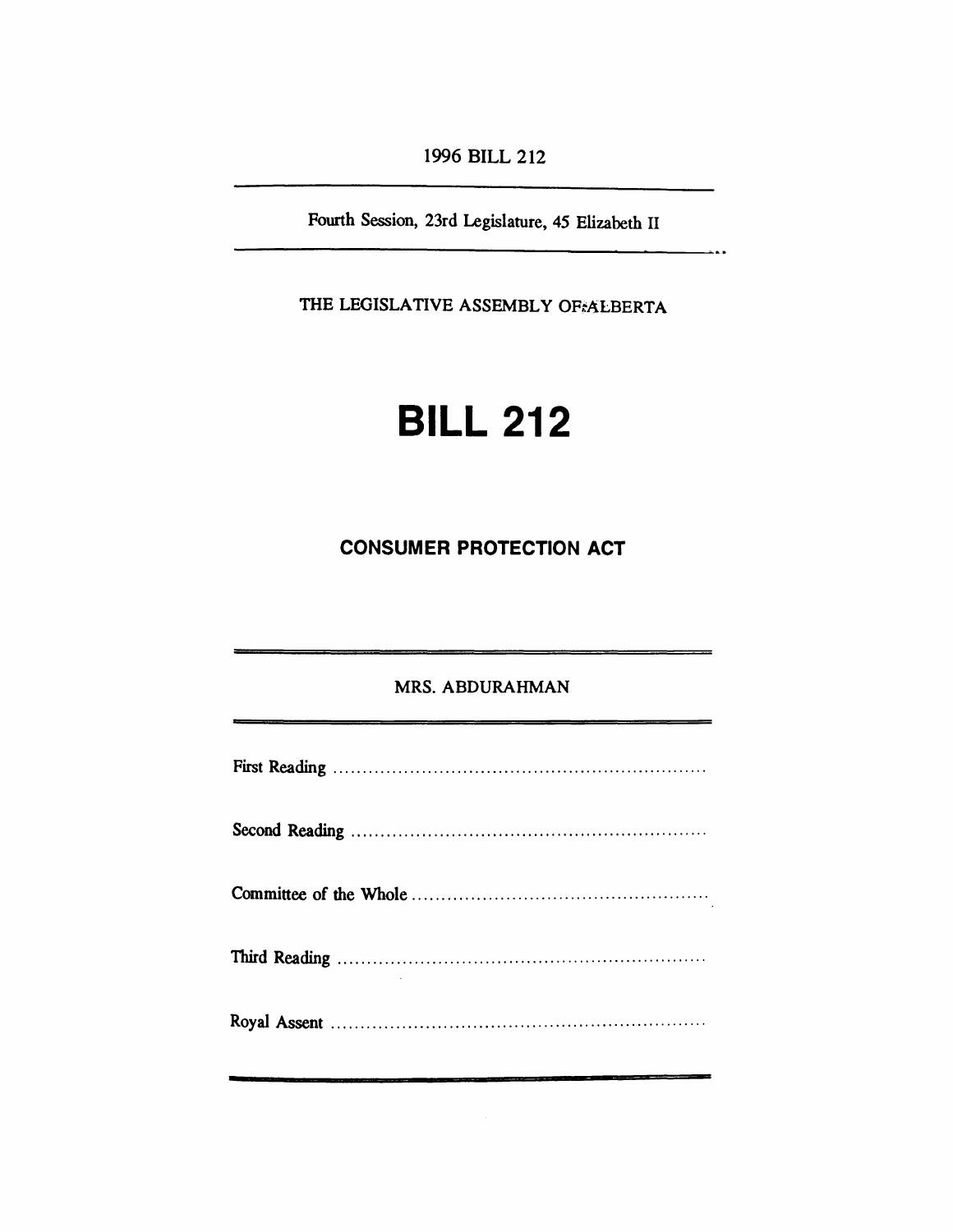*Bill 212 Mrs. Abdurahman*

## *BILL 212*

## *1996*

#### *CONSUMER PROTECTION ACT*

## *(Assented to , 1996)*

*HER MAJESTY, by and with the advice and consent of the Legislative Assembly of Alberta, enacts as follows:*

*Definitions <sup>1</sup> In this Act,*

- *(a) "Bureau" means the Consumer Services Bureau established under this Act;*
- *(b) "Director" means the Director of Consumer Services appointed under this Act;*
- *(c) "Minister" means the member of the Executive Council charged by the Lieutenant Governor in Council with the administration of this Act.*
- *2 The purposes of this Act are*
	- *(a) to establish a consumer services bureau,*
	- *(b) to require all consumer reporting agencies to be registered with the consumer services bureau,*
	- *(c) to control the manner in which a consumer reporting agency may collect personal information from individuals and to control the disclosure by a consumer reporting agency of that information,*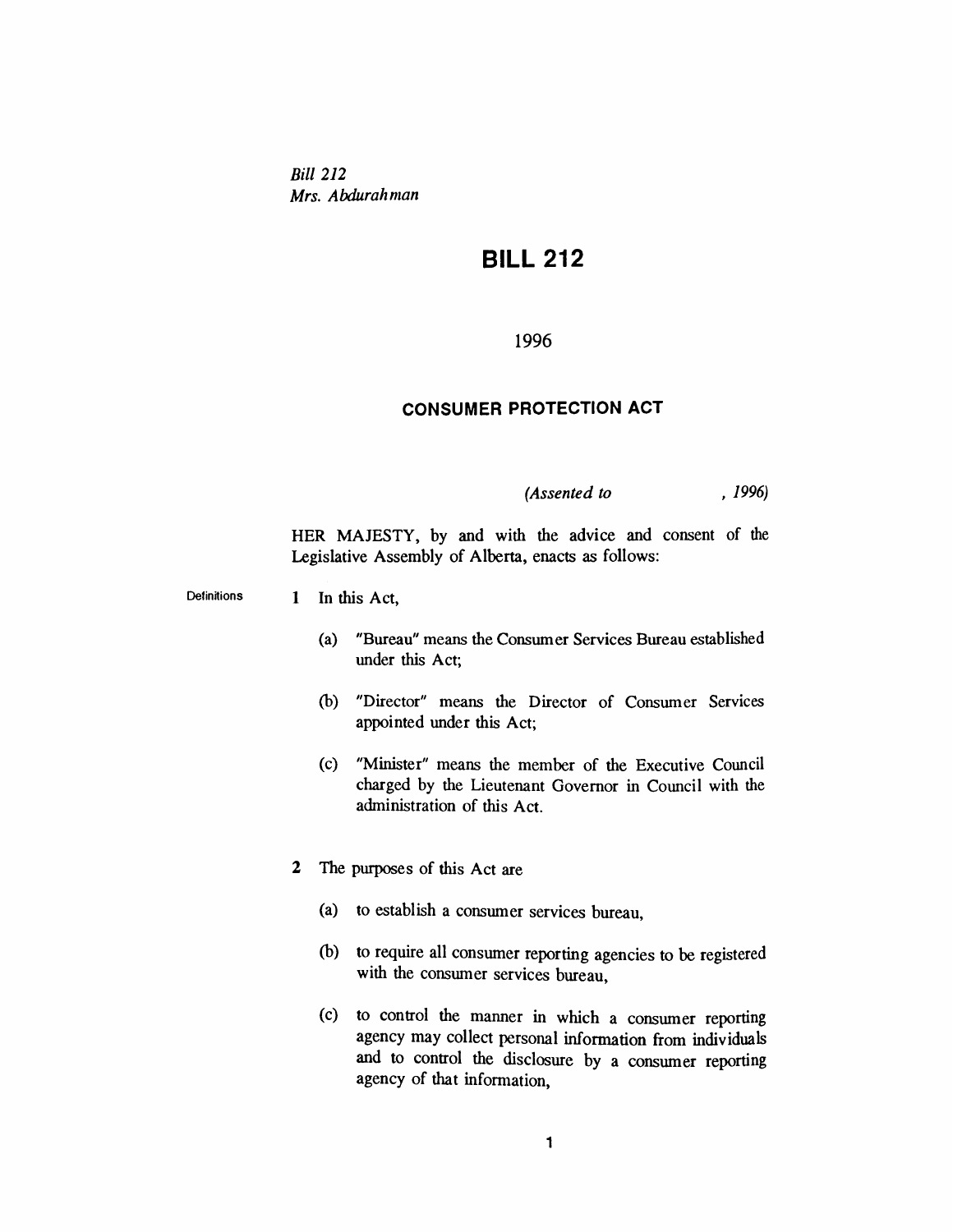- *(d) to allow individuals a right of access to personal information about themselves that is held by a consumer reporting agency,*
- *(e) to allow individuals a right to request corrections to personal information about themselves that is held by a consumer reporting agency,*
- *(f) to provide for independent reviews of decisions made by consumer reporting agencies under this Act and the resolution of complaints under this Act, and*
- *(g) to prohibit the use of a negative-option strategy in the delivery of unsolicited goods or services.*

## *PART <sup>1</sup>*

## *ESTABLISHMENT OF CONSUMER SERVICES BUREAU*

*Consumer Services Bureau 3(1) Provided that money is appropriated to the purpose from the General Revenue Fund by an Act of the Legislature, there shall be a branch of the public service of Alberta called the Consumer Services Bureau consisting of the Director of Consumer Services and the employees appointed pursuant to the Public Service Act. (2) The Bureau shall be attached to and shall form part of the public service of Alberta prescribed by the Lieutenant Governor in Council. Director of Consumer Services 4(1) The Lieutenant Governor in Council shall appoint a person in the public service of Alberta to be the Director of Consumer Services.*

> *(2) The Director shall be the chief officer of the Bureau and, subject to the direction of the Minister, shall supervise the work of the Bureau.*

*Duties of Bureau 5 The duties of the Bureau may include the following:*

> *(a) to initiate, recommend or undertake programs designed to promote the interests of consumers in the Province;*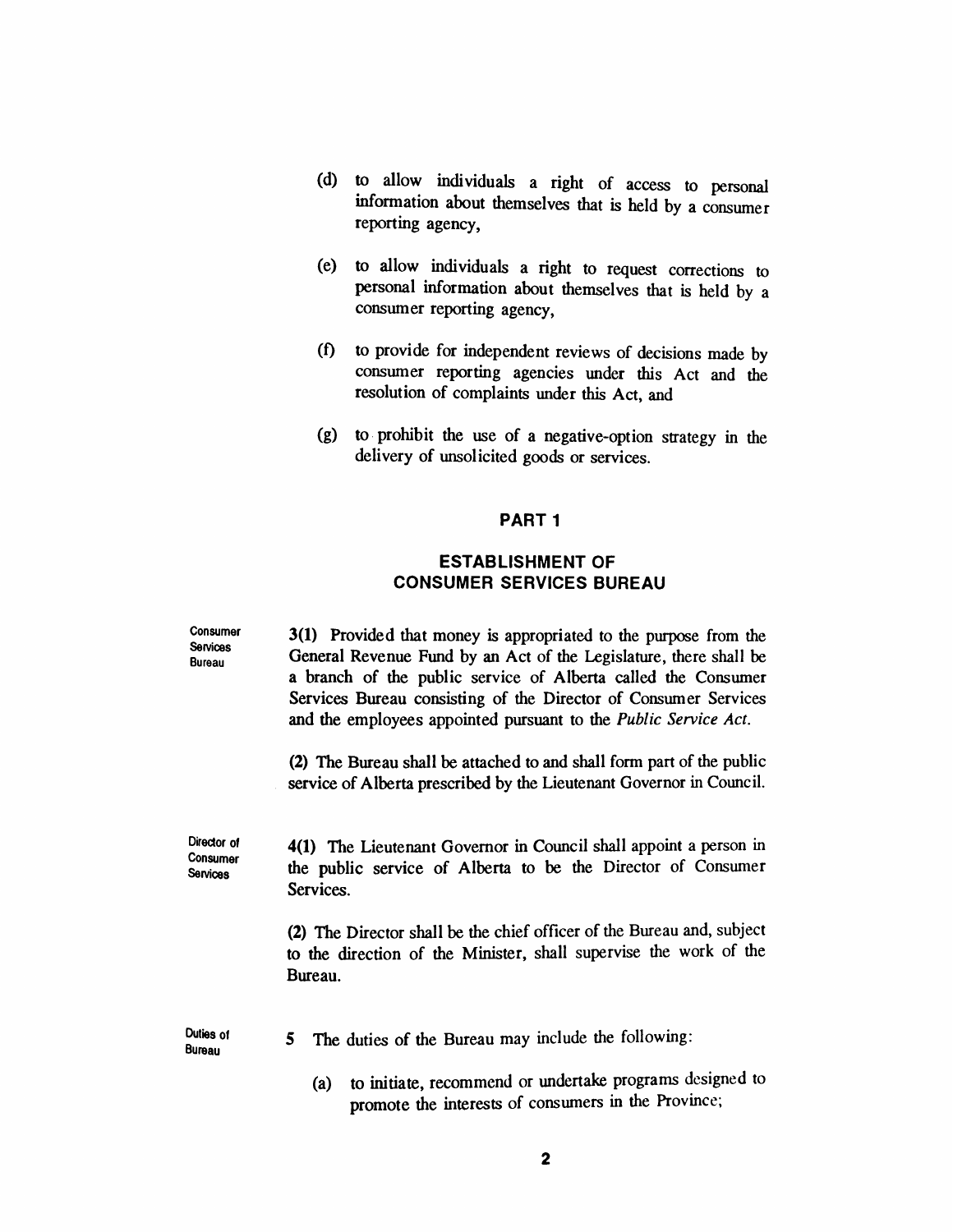- *(b) to co-ordinate programs of the Government that are designed to promote the interests of consumers;*
- *(c) to promote and encourage the institution of practices and conduct tending to the better protection of consumers and co-operate with other governments or agencies of governments or any bodies, organizations or persons in programs having similar objects;*
- *(d) to undertake, recommend or assist in programs to assist consumers to be more fully informed about goods and services offered to them;*
- *(e) to undertake research into matters that are within the scope of the functions of the Bureau and co-operate with other governments or agencies of government and other bodies, organizations or persons in carrying out such research;*
- *(f) to investigate, receive and act upon complaints of alleged contravention of Acts designed to protect consumers, including this Act, the Consumer Credit Transactions Act, the Direct Sales Cancellation Act, the Unconscionable Transactions Act and the Unfair Trade Practices Act, respecting practices that are alleged to be contrary to the interests of consumers and endeavour to obtain compliance with any of the Acts and desirable changes in practices to the benefit of consumers;*
- *(g) to counsel persons and groups on their rights and duties under Acts referred to in clause (f);*
- *(h) to establish programs for the education of consumers with respect to credit practices and problems;*
- *(i) to foster and encourage the establishment and operation of non-profit consumer credit counselling agencies;*
- *(j) to perform such other functions and duties relating to the protection or benefit of consumers as are from time to time assigned to the Bureau by the Lieutenant Governor in Council or the Minister.*

*6(1) The administration of the Consumer Credit Transactions Act and the Unfair Trade Practices Act is assigned to the Bureau.*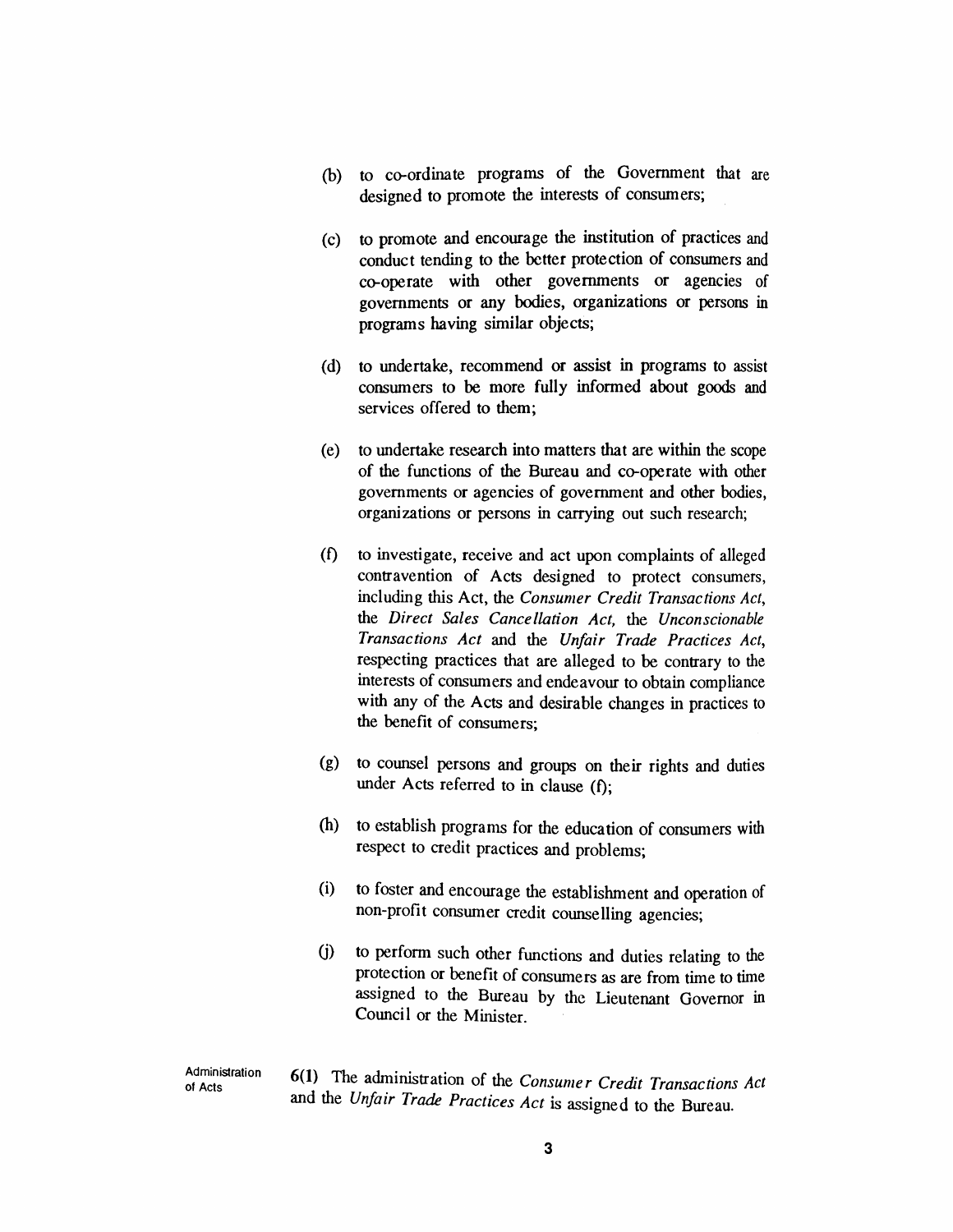*(2) The Director under this Act has and may exercise the functions duties and powers of the Director of Consumer Credit under the Consumer Credit Transactions Act and the Director of Trade Practices under the Unfair Trade Practices Act.*

*Establishment of boards and committees*

*7(1) The Lieutenant Governor in Council may establish boards, committees or councils representative of consumers to keep the Minister and the Bureau advised as to*

- *(a) business practices that appear to be unjustified and adverse to the interest of consumers,*
- *(b) charges to consumers that appear to be unjustified,*
- *(c) advertising of consumer goods that appears to be misleading,*
- *(d) alleged contravention of any Acts administered by the Bureau, and*
- *(e) any other matter of interest to consumers.*

*(2) The Lieutenant Governor in Council may, with respect to any board, committee or council established under this section,*

- *(a) appoint or provide for the manner of appointment of its members, and*
- *(b) prescribe the term of office of a member and provide for the payment of remuneration and expenses to its members.*
- *Regulations 8 The Lieutenant Governor in Council may make regulations relating to the functions, duties and powers of the Bureau, the Director and members of the staff of the Bureau and prescribing procedures and practices to be observed and followed by them in the performance of their functions and duties and the exercise of their powers under this Act or any Act administered by the Bureau or the Director.*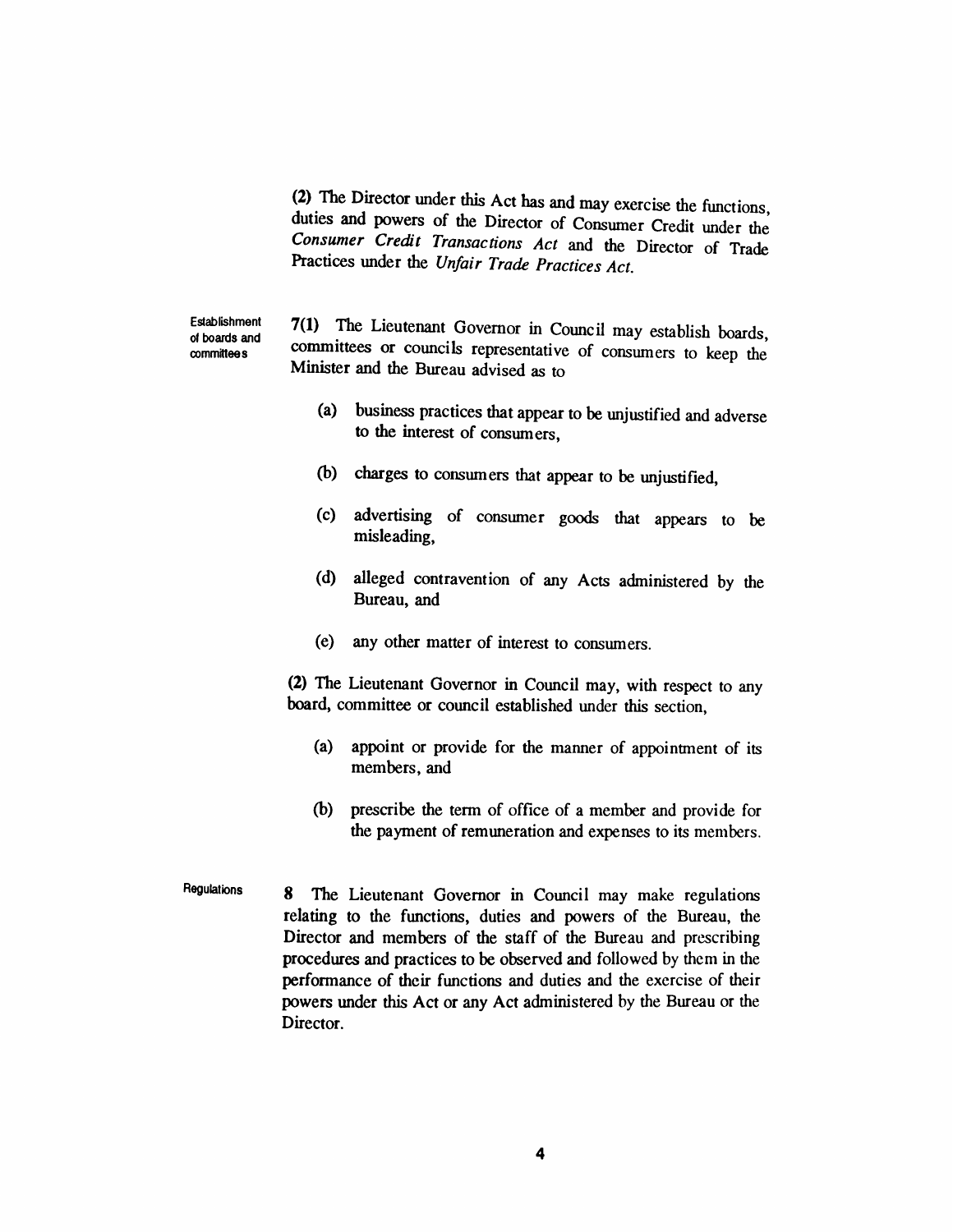## *PART 2*

## *STORAGE AND SUPPLY OF PERSONAL INFORMATION*

#### *Definitions 9(1) In this Part,*

- *(a) "consumer" means a natural person;*
- *(b) "consumer report" means a written, oral or other communication by a consumer reporting agency of information pertaining to a consumer for consideration in connection with a purpose set out in section 16;*
- *(c) "consumer reporting agency" means a person who for gain or profit furnishes consumer reports;*
- *(d) "Court" means the Court of Queen's Bench;*
- *(e) "file", when used as a noun, means all of the information pertaining to a consumer that is recorded or retained by a consumer reporting agency, regardless of the manner or form in which the information is stored;*
- *(f) "information" means information respecting a consumer's identity, residence, dependents, marital status, employment, borrowing and repayment history, income, assets and liabilities, credit worthiness, education, character, reputation, health, physical or personal characteristics or mode of living;*
- *(g) "person" means an individual, unincorporated association, unincorporated organization, syndicate, trustee, executor, administrator or other legal representative, corporation or company;*
- *(h) "user" means a person who prepares a consumer report for the person's own use or causes a consumer reporting agency to prepare a consumer report for the person's own use.*

*(2) This Part applies notwithstanding any agreement or waiver to the contrary.*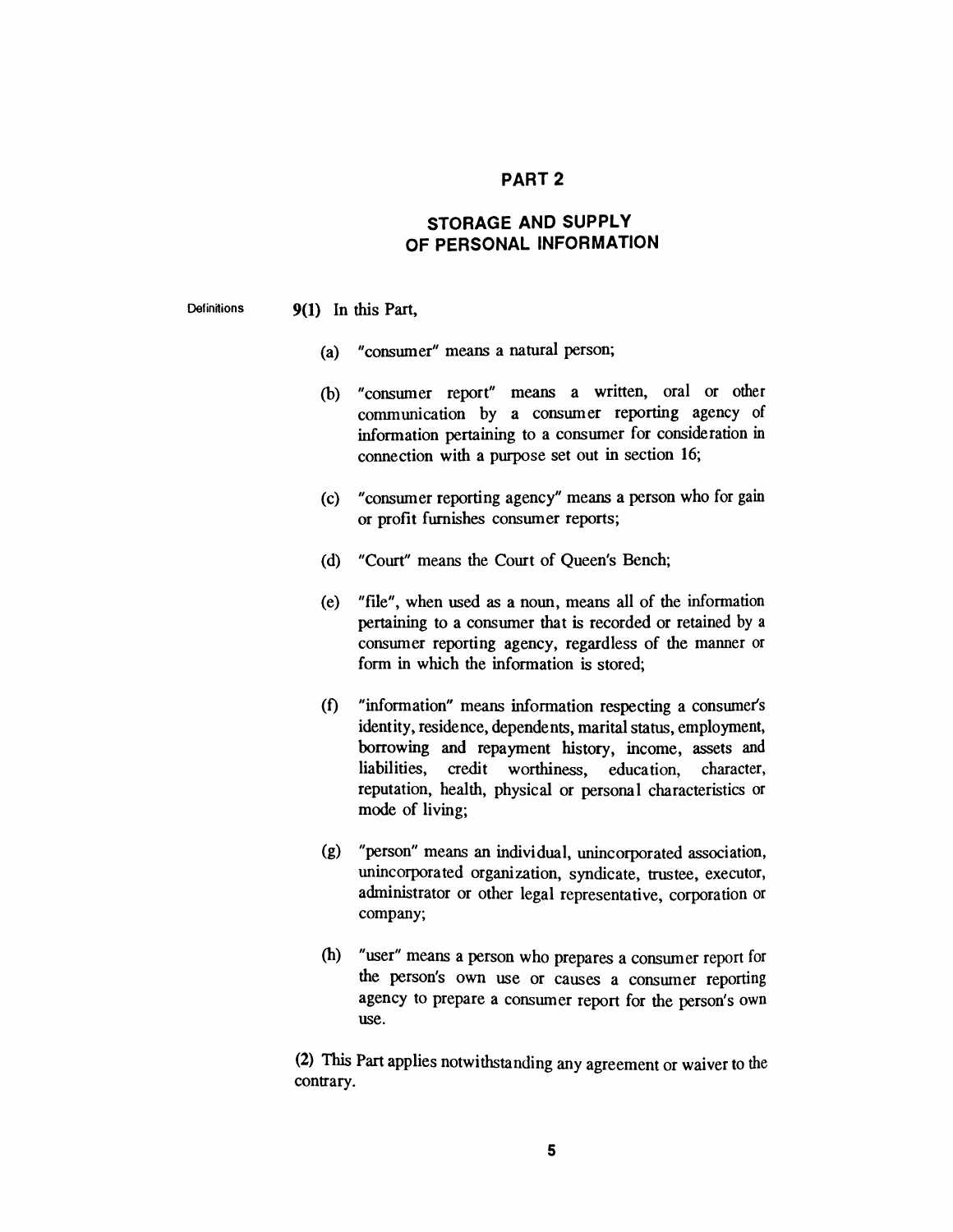## *Division <sup>1</sup> Registration*

| <b>Contents of</b><br>register               | the regulations. | 10 The Director shall keep a register, to be called the Consumer<br>Reporting Agencies Register, in which the Director shall enter the<br>name of every consumer reporting agency which is registered under<br>this Act, the name under which the business is carried on, the<br>address or the addresses, if more than one, at or from which the<br>business is carried on and such other matters as are prescribed by |
|----------------------------------------------|------------------|-------------------------------------------------------------------------------------------------------------------------------------------------------------------------------------------------------------------------------------------------------------------------------------------------------------------------------------------------------------------------------------------------------------------------|
| Registration<br>required                     |                  | 11 No person shall conduct or act as a consumer reporting agency<br>unless the person is registered by the Director under this Act.                                                                                                                                                                                                                                                                                     |
| Applicant not<br>entitled to<br>registration | 12(1)            | An applicant is entitled to registration or renewal of<br>registration by the Director except where                                                                                                                                                                                                                                                                                                                     |
|                                              | (a)              | having regard to the applicant's financial position, the<br>applicant cannot reasonably be expected to be financially<br>responsible in the conduct of the applicant's business,                                                                                                                                                                                                                                        |
|                                              | (b)              | the past conduct of the applicant affords reasonable<br>grounds for belief that the applicant will not carry on<br>business in accordance with law and with integrity and<br>honesty,                                                                                                                                                                                                                                   |
|                                              | (c)              | the applicant is a corporation and                                                                                                                                                                                                                                                                                                                                                                                      |
|                                              |                  | having regard to its financial position, it cannot<br>(i)<br>reasonably be expected to be financially responsible in<br>the conduct of its business, or                                                                                                                                                                                                                                                                 |
|                                              |                  | the past conduct of its officers or directors affords<br>(ii)<br>reasonable grounds for belief that its business will not<br>be carried on in accordance with law and with<br>integrity and honesty, or                                                                                                                                                                                                                 |
|                                              | (d)              | the applicant is carrying on activities that are, or will be,<br>if the applicant is registered, in contravention of this Act<br>or the regulations.                                                                                                                                                                                                                                                                    |

*(2) A registration is subject to such terms and conditions to give effect to the purposes of this Act as are consented to by the*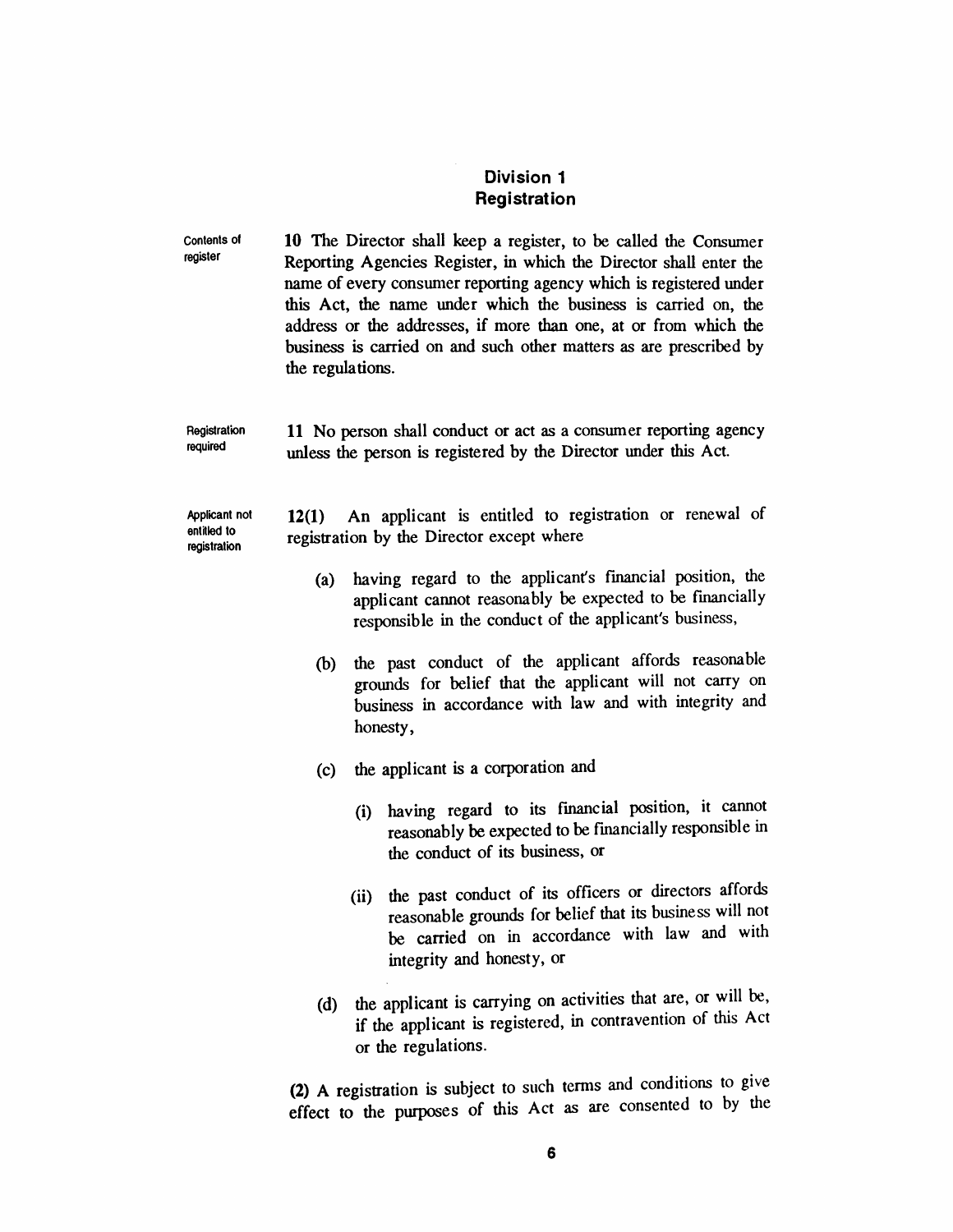*applicant or prescribed by the regulations.*

*(3) A registration is not transferable.*

*Director may refuse registration 13(1) The Director may refuse to register an applicant where in the Director's opinion the applicant is disentitled to registration under section 12.*

> *(2) The Director may refuse to renew or may suspend or revoke a registration for any reason that would disentitle the registrant to registration under section 12 if the registrant were an applicant, or where the registrant is in breach of a term or condition of the registration.*

*Director may cancel registration 14(1) The Director may cancel a registration upon the request in writing of the registrant in the prescribed form surrendering the registration.*

> *(2) Where, within the time prescribed therefor or, if no time is prescribed, before expiry of the registration, a registrant has applied for renewal of a registration and paid the prescribed fee, the registration shall be deemed to continue until*

- *(a) the renewal is granted, or*
- *(b) the renewal is refused.*

*(3) A person aggrieved by a decision of the Director may appeal the Director's decision to the Court and the Court may confirm, vary or set aside the decision.*

*New application 15 A further application for registration may be made upon new or other evidence or where it is clear that material circumstances have changed.*

## *Division 2 Regulation of Consumer Reporting Agencies*

*Exceptions to confidentiality 16(1) No consumer reporting agency and no officer or employee thereof shall knowingly furnish any information from the files of the*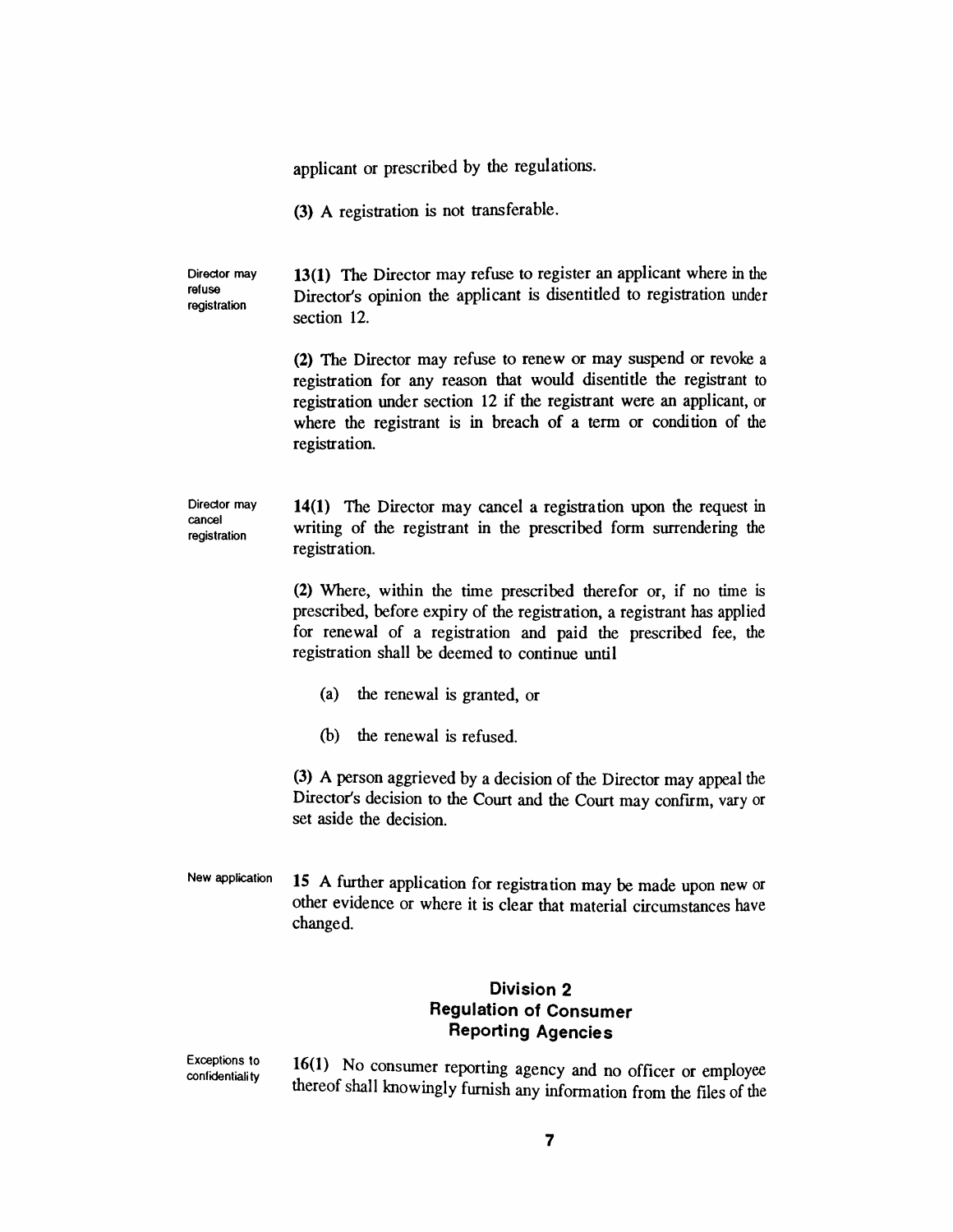*consumer reporting agency except in a consumer report given*

- *(a) in response to the order of a court having jurisdiction to issue such an order,*
- *(b) in accordance with the written instructions of the consumer to whom the information relates, or*
- *(c) to a person who it has reason to believe*
	- *(i) intends to use the information in connection with the extension of credit to or the collection of a debt of the consumer to whom the information pertains,*
	- *(ii) intends to use the information in connection with the entering into or renewal of a tenancy agreement by the consumer,*
	- *(iii) intends to use the information for employment purposes,*
	- *(iv) intends to use the information in connection with the underwriting of insurance involving the consumer,*
	- *(v) intends to use the information to determine the consumer's eligibility for any matter under a statute or regulation where the information is relevant to the requirement prescribed by law, or*
	- *(vi) has a direct business need for the information in connection with a business transaction involving the consumer.*

*(2) No person shall knowingly obtain any information from the files of a consumer reporting agency respecting a consumer except for the purposes referred to in subsection (1).*

*(3) Notwithstanding subsections (1) and (2), a consumer reporting agency may furnish identifying information respecting any consumer, limited to the consumer's name, address, former addresses, places of employment, or former places of employment, to any department of the Province or of Canada or any province thereof, notwithstanding that such information is not to be used for a purpose mentioned in clause (c) of subsection (1).*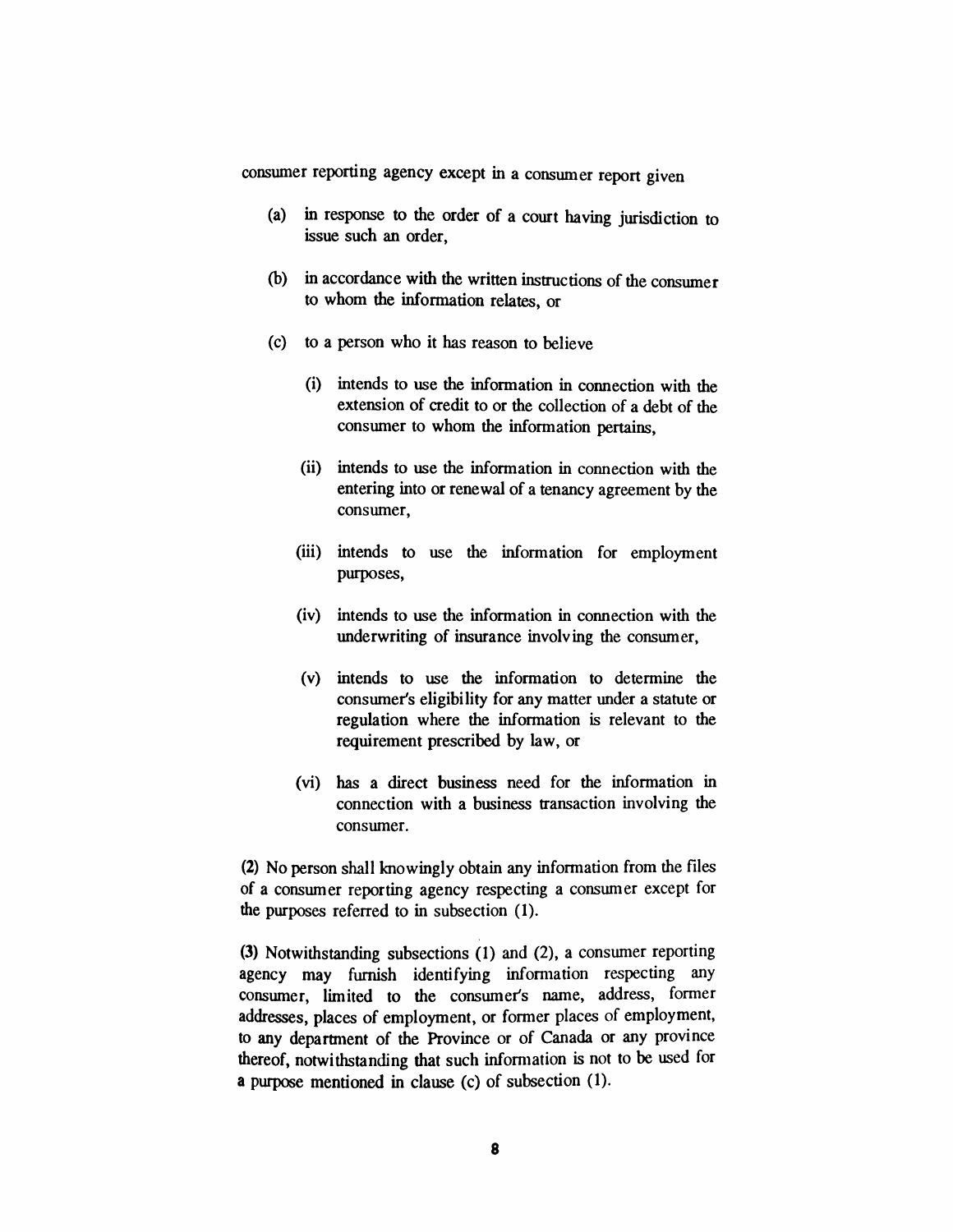*(4) A consumer reporting agency shall not sell, lease or transfer title to its files or any of them except to another consumer reporting agency registered under this Act.*

*Procedures to ensure accuracy of reports*

*17(1) Every consumer reporting agency shall adopt all procedures reasonable for ensuring the greatest possible accuracy and fairness in the contents of its consumer reports.*

- *(2) A consumer reporting agency shall not report*
	- *(a) any information that is not stored in a form capable of being produced under section 19, or*
	- *(b) any information that is not extracted from information appearing in files stored or collected in a repository located in Canada.*

*(3) A consumer reporting agency shall not include in a consumer report*

- *(a) any information unless the name and address of the source of the information is recorded or retained in its files or can be readily ascertained by the consumer,*
- *(b) any information concerning the consumer unless it has made reasonable efforts to verify the information and unless it has recorded in its files the efforts taken to verify the information,*
- *(c) information regarding any actions, judgments, accounts or debts that are on their face statute barred unless it is accompanied by evidence appearing in the file that recovery is not statute barred,*
- *(d) information as to any outstanding judgment against the consumer unless the following information is also included:*
	- *(i) the name and address of the judgment creditor,*
	- *(ii) the amount of the judgment, and*
	- *(iii) where the judgment is known to have been assigned, the name and address of the assignee,*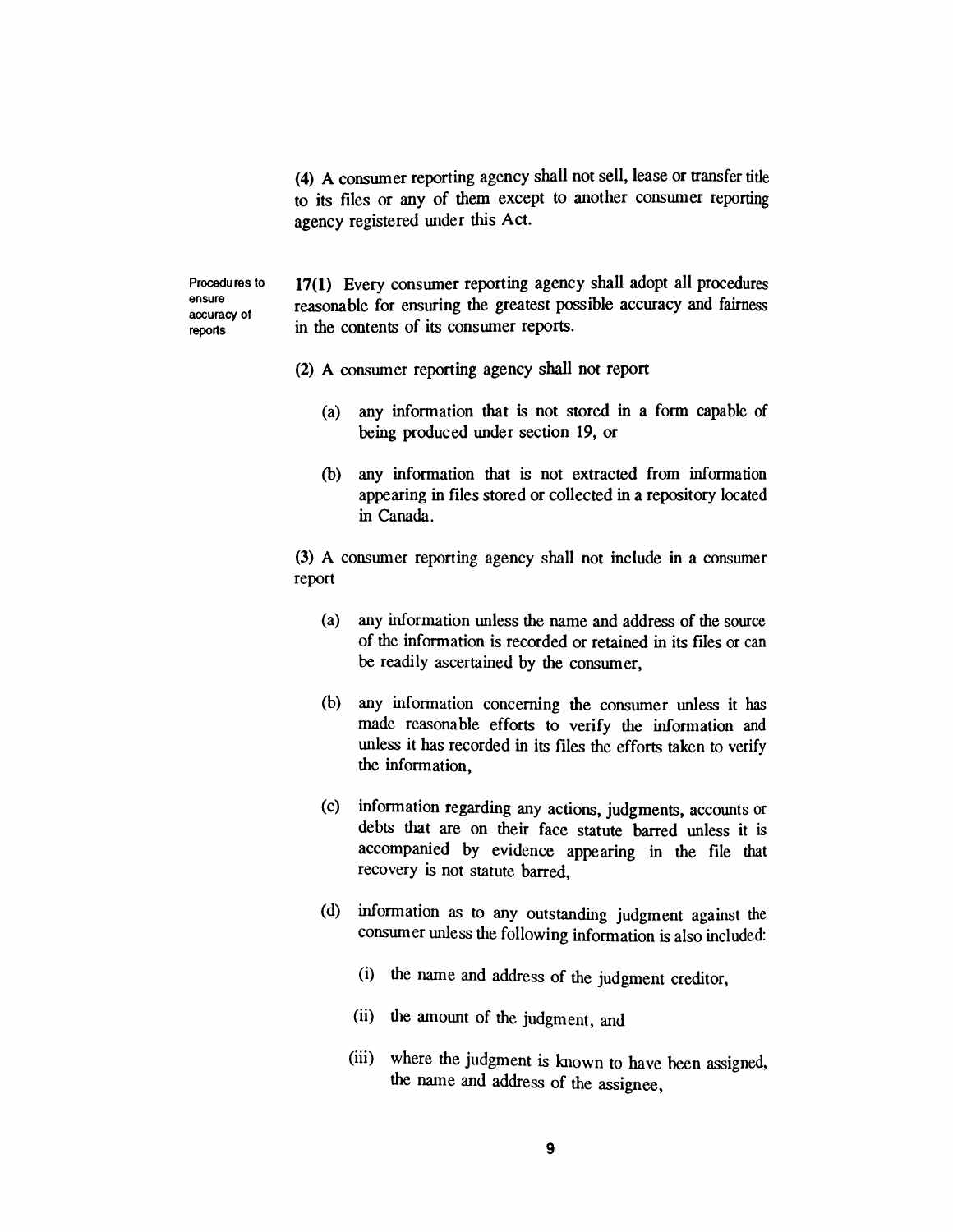- *(e) information as to the bankruptcy of a consumer after 6 years from the date of the discharge of the consumer unless the consumer has been bankrupt more than once;*
- *(f) information regarding any criminal or summary conviction charges against the consumer where the charges have been dismissed, set aside, withdrawn or in respect of which a stay of proceedings has been entered,*
- *(g) information as to a consumer's convictions for crimes or summary offences after 7 years from the date of conviction or, where the conviction resulted in imprisonment, from the date of the termination of the sentence, provided information as to convictions for crimes shall not be reported if at any time it is learned that after a conviction a full pardon has been granted,*
- *(h) any information given orally unless the content of the oral report is noted in writing in the file, or*
- *(i) any other information prescribed by the regulations.*

*Requirements tor preparation of report*

*18(1) No person shall procure or cause to be prepared a consumer report respecting a consumer*

- *(a) without the express written consent of the consumer, or*
- *(b) unless the person notifies the consumer in writing that a consumer report has been or will be requested and advises the person not later than 10 days after the report has been requested of the name and address of the consumer reporting agency.*

*(2) The notice and consent referred to in this section may be contained in an application for credit, insurance, employment or tenancy if it is clearly set forth in type not less than 10 point in size above the signature of the consumer.*

*(3) Where a user of information contained in a consumer report denies a benefit in whole or in part to a consumer, or increases the cost of the benefit to a consumer, the user shall advise the consumer in writing immediately*

*(a) that a benefit has been denied to the consumer in whole or*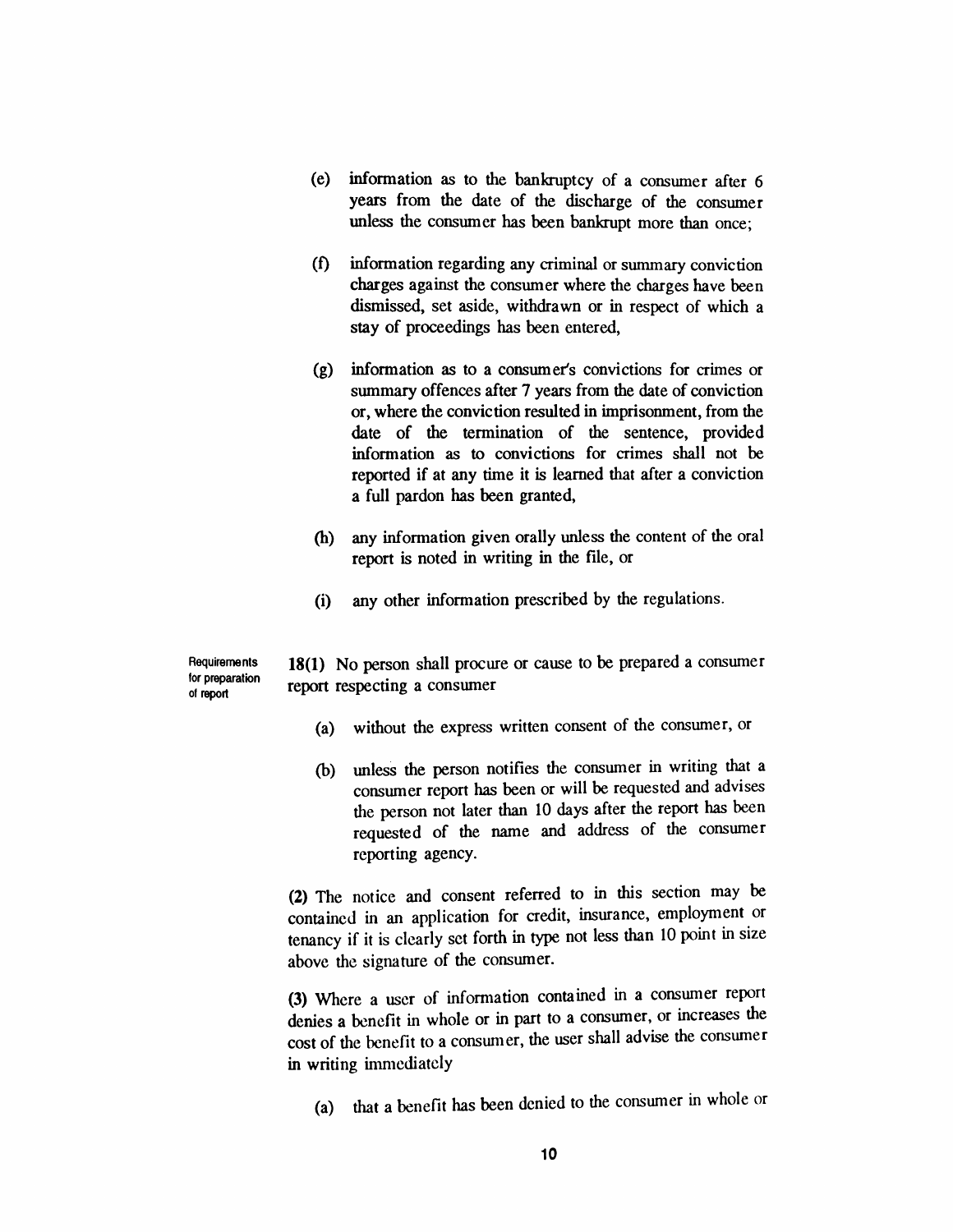*in part or increased in cost,*

- *(b) of the consumer's right to have disclosed to the consumer all information pertaining to the consumer in the files of the consumer reporting agency from whom the report was obtained,*
- *(c) of the name and address of the consumer reporting agency, and*
- *(d) of the source and nature of information obtained elsewhere than from a consumer reporting agency.*

*Disclosure of information to consumer*

*19(1) Every consumer reporting agency shall, at the written request of a consumer and during normal business hours, clearly and accurately disclose to the consumer, without charge,*

- *(a) the nature and substance of all information in its files pertaining to the consumer at the time of the request,*
- *(b) the sources of its information unless they can be readily ascertained by the consumer,*
- *(c) the names of the recipients of any consumer report pertaining to the consumer that it has furnished within the preceding 12 months, and*
- *(d) copies of any written report made pertaining to the consumer to any other person or, where the report was oral, particulars of the content of such oral report,*

*and shall inform the consumer of the consumer's right to protest any information contained in the file under sections 21 and 22 and the manner in which a protest may be made.*

*(2) A consumer reporting agency may withhold from the disclosures required by subsection (1) any medical information obtained from the consumer's own physician and which the physician has specifically requested in writing be withheld from the consumer in the consumer's own best interest.*

*(3) The disclosures required under this section shall be made to the consumer*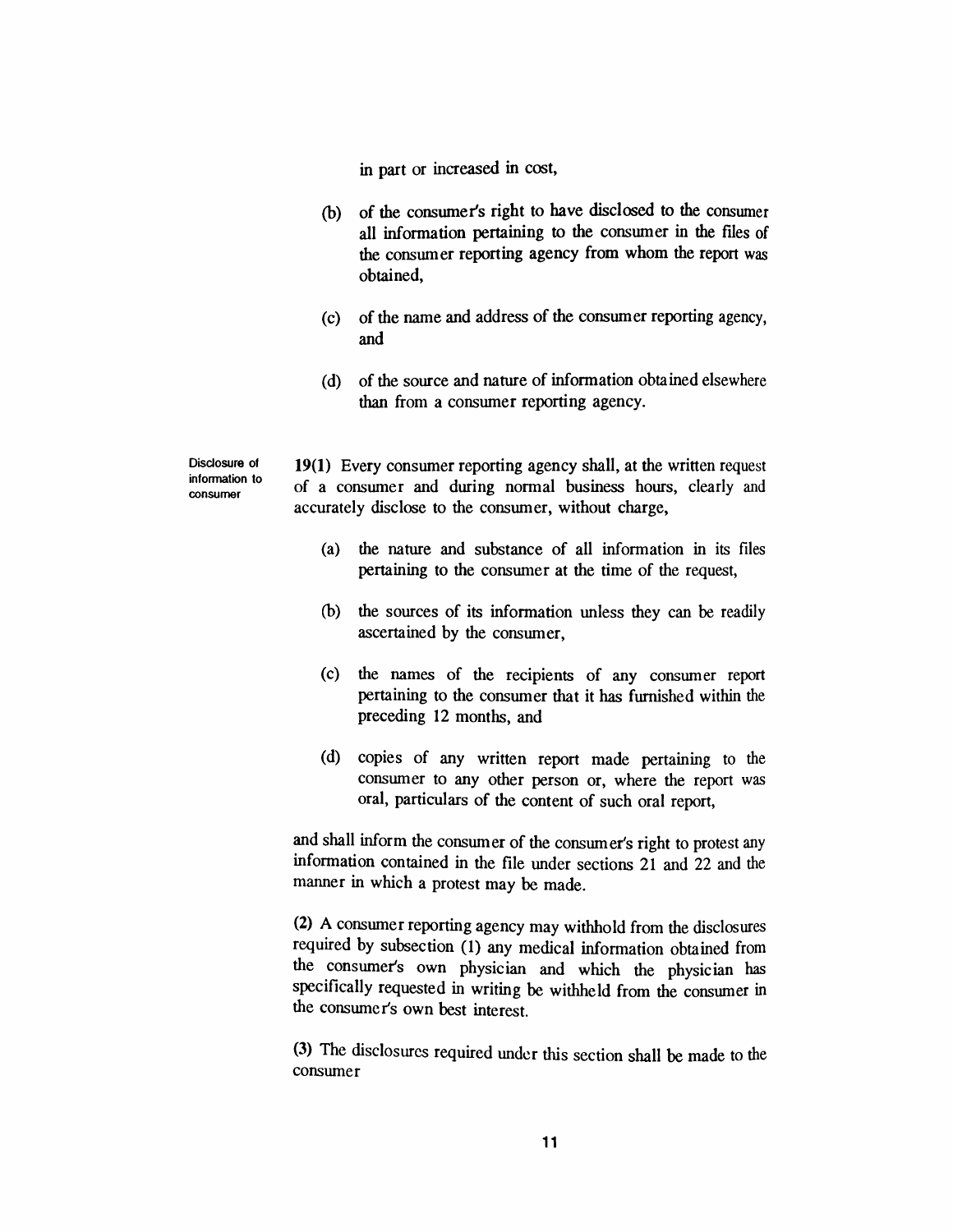- *(a) in person if the consumer appears in person and furnishes proper identification, or*
- *(b) by telephone if the consumer has made a written request, with sufficient identification, for telephone disclosure and the toll charge, if any, for the telephone call is prepaid by or charged directly to the consumer.*

*(4) Every consumer reporting agency shall provide trained personnel to explain to the consumer any information furnished to the consumer under this section.*

*(5) The consumer shall be permitted to be accompanied by one other person of the consumer's choosing to whom the consumer reporting agency may be required by the consumer to disclose his file.*

*(6) The consumer reporting agency shall permit the consumer to whom information is disclosed under this section to make an abstract of the information.*

*(7) A consumer reporting agency shall require reasonable identification of the consumer and a person accompanying the consumer before making disclosures under this section.*

*(8) A consumer reporting agency shall not require a consumer to give any undertaking or waive or release any right to chose in action as a condition precedent to the consumer's access to the consumer's file under the section.*

*Annual reports 20(1) Notwithstanding section 19, every consumer agency shall send to each consumer for whom a file has been created a report annually in the prescribed form that summarizes the nature and substance of the information contained in the consumer's file*

> *(2) A report referred to in subsection (1) may be sent by ordinary mail addressed to the consumer at the consumer's latest address as shown in the consumer's file.*

*Consumer disputes accuracy of information*

*21(1) Where a consumer disputes the accuracy of any information in the files of a consumer reporting agency the consumer may file a statement of protest with the consumer reporting agency or the user or both.*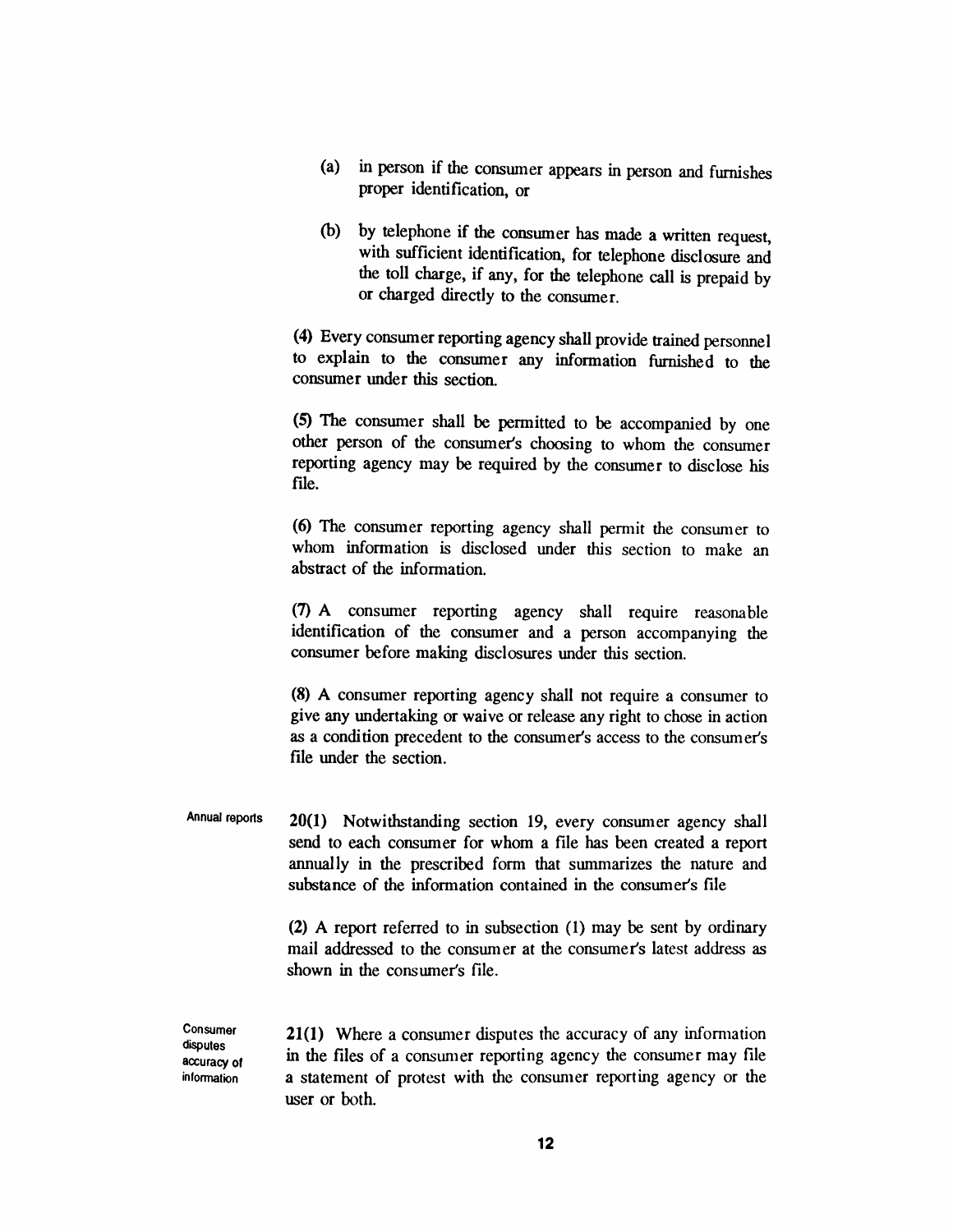*(2) Where a statement of protest is filed in accordance with subsection (1), the consumer reporting agency or the user shall immediately*

- *(a) attempt to verify the information and where the information cannot be verified, expunge the information from the consumer's file, or*
- *(b) where the veracity of the information is sustained, record the protest in the consumer's file,*

*and report the action taken*

- *(c) to the consumer, and*
- *(d) to any person to whom it furnished a consumer report within the preceding 60 days.*

*(3) Where a consumer report is made by a consumer reporting agency to a user in the Province and the office of the consumer reporting agency is not located in the Province, the user is responsible for complying with subsection (2).*

*(4) Where a consumer reporting agency makes a report to a user whose office is located outside the Province, the consumer reporting agency is responsible for complying with subsection (2).*

*(5) Where a consumer is dissatisfied by the action taken by the consumer reporting agency or the user under this section the consumer may appeal to the Director who shall investigate the matter.*

## *Division 3 Enforcement*

*Director may order changes in information*

*22(1) The Director may order a consumer reporting agency to amend or delete any information, or by order restrict or prohibit the use of any information, that in the Director's opinion is inaccurate or incomplete or that does not comply with the provisions of this Act or the regulations.*

*(2) The Director may order a consumer reporting agency to furnish notification to any person who has received a consumer report of any amendments, deletions, restrictions or prohibitions imposed by*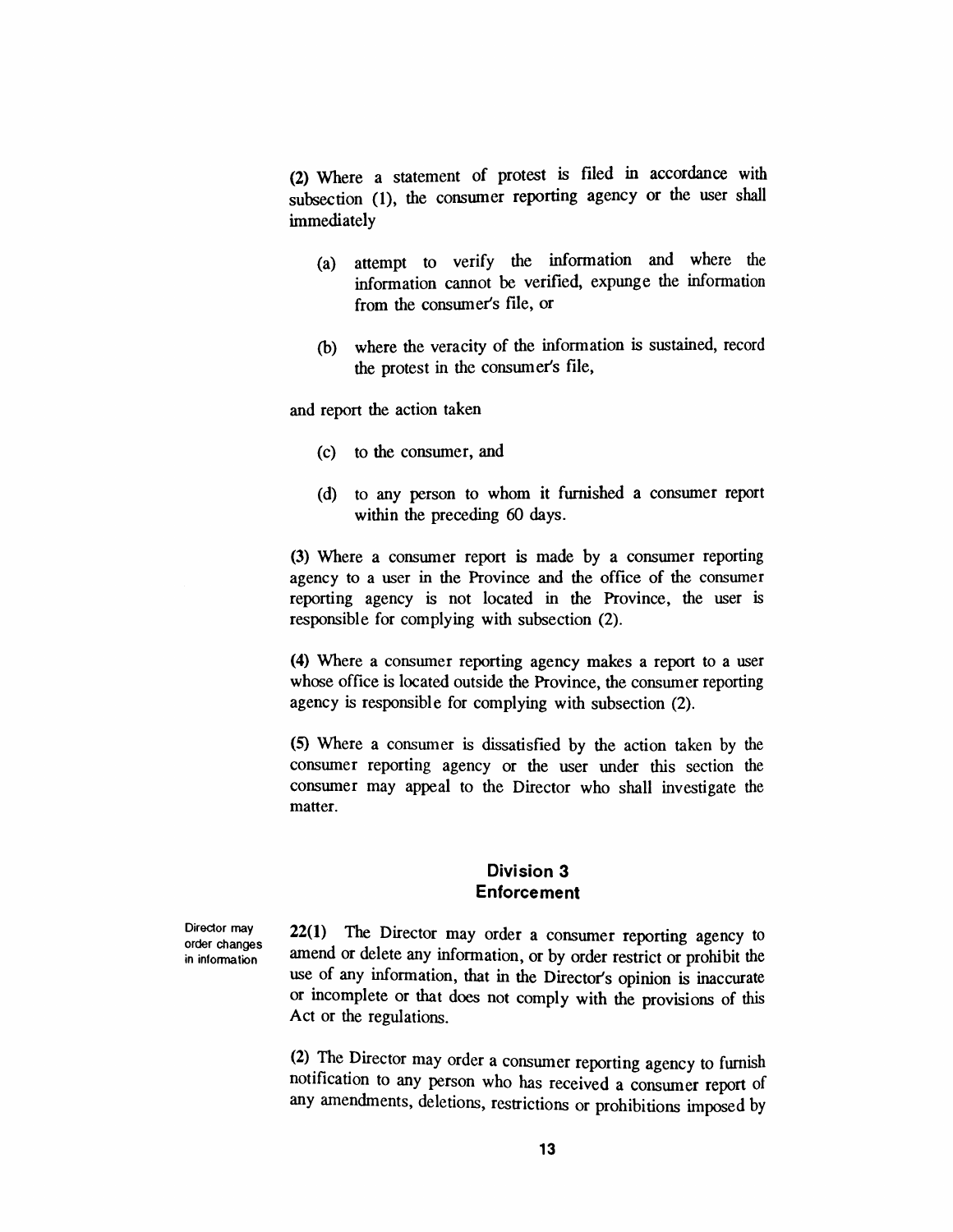*the Director.*

*(3) If a consumer or a consumer reporting agency disagrees with a decision of the Director under this section, the consumer or consumer reporting agency may apply to the Court and the Court may confirm, vary or set aside the decision.*

*Agency to notify Director of changes*

*23 Every consumer reporting agency shall, within 5 days after the event, notify the Director in writing of*

- *(a) any change in its address for service,*
- *(b) any change in the officers in the case of a corporation or of the members in the case of a partnership, and*
- *(c) in the case of a corporation, any change in the ownership of its shares.*

*Complaint received by Director*

*24(1) Where the Director receives a complaint in respect of a consumer reporting agency and so requests in writing, the consumer reporting agency shall, where it has received the consumer's consent in writing, furnish the Director with such information respecting the matter complained of as the Director requires.*

*(2) The request under subsection (1) shall indicate the nature of the inquiry involved.*

*(3) For the purposes of subsection (1), the Director or any person designated in writing by the Director may on notice at any reasonable time enter upon the business premises of the consumer reporting agency to make an inspection in relation to the complaint.*

*Minister may order investigation*

*25(1) The Minister may by order appoint a person to make an investigation into any matter to which this Act applies as may be specified in the Minister's order and the person appointed shall report the result of the person's investigation to the Minister.*

*(2) For the purposes of an investigation under this section, the person making it has all the powers, privileges and immunities of a commissioner appointed under the Public Inquiries Act.*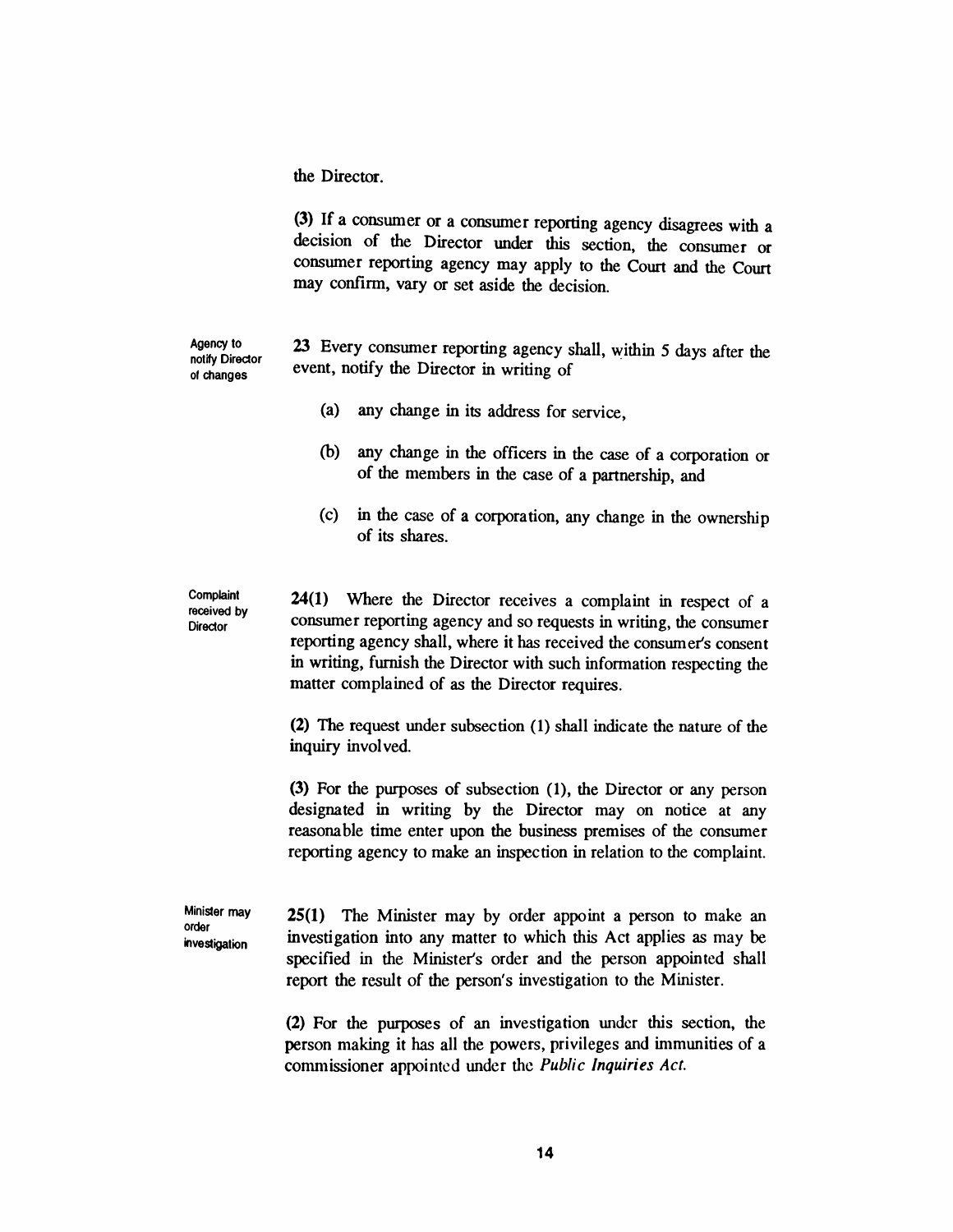*Director may investigation 26(1) Where, upon a statement made under oath, the Director believes on reasonable and probably grounds that any person has*

*order*

- *(a) contravened any of the provisions of this Act or the regulations, or*
- *(b) committed an offence under the Criminal Code (Canada) or under the law of any jurisdiction that is relevant the person's fitness for registration under this Act,*

*the Director may by order appoint one or more persons to make an investigation to ascertain whether such a contravention of the Act or regulation or the commission of such an offence has occurred and the person appointed shall report the result of the person's investigation to the Director.*

*(2) For the purposes relevant to the subject matter of an investigation under this section, and notwithstanding section 16, the person appointed to make the investigation may inquire into and examine the affairs of the person in respect of whom the investigation is being made and may*

- *(a) enter at any reasonable time the business premises of the person and examine books, papers, documents, consumer files and things relevant to the subject-matter of the investigation, and*
- *(b) inquire into negotiations, transactions, loans or borrowings made by or on behalf of or in relation to the person and into property, assets or things owned, acquired or alienated in whole or in part by the person or any other person acting on the person's behalf that are relevant to the subject-matter of the investigation,*

*and for the purposes of the inquiry the person making the investigation has all the powers, privileges and immunities of a commissioner appointed under the Public Inquiries Act.*

*(3) No person shall obstruct a person appointed to make an investigation under this section or conceal or destroy any books, papers, documents or things relevant to the subject-matter of the investigation.*

*(4) Where a judge of the Court is satisfied, upon an ex parte*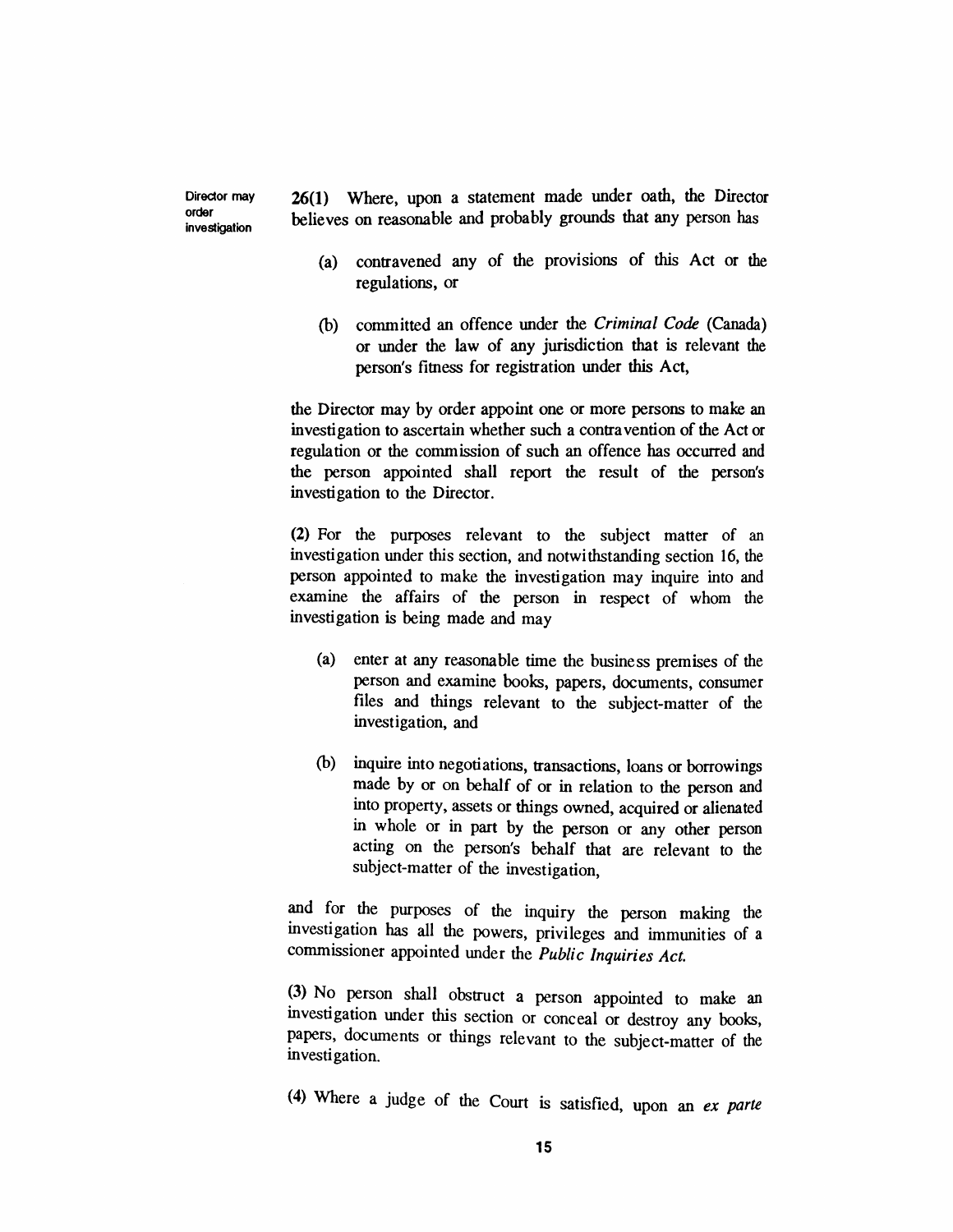*application by the person making an investigation under this section, that*

- *(a) the investigation has been ordered,*
- *(b) the person has been appointed as an investigator under this Act, and*
- *(c) there is reasonable ground for believing that there are in any building or other place any books, papers or other things relating to the person whose affairs are being investigation and to the subject-matter of the investigation,*

*the Court may by order authorize the person making the investigation to enter and search, if necessary by force, the building, or other place for the books, papers or other things and to examine them, but every such entry and search shall be made between sunrise and sunset unless the Court, by the order, authorizes the person making the investigation to make the search at night.*

*(5) Any person making an investigation under this section may, upon giving a receipt therefor, remove any books, papers or other things examined under subsection (2)(a) or subsection (4) relating to the person whose affairs are being investigated and to the subjectmatter of the investigation for the purpose of making photocopies, but such copying shall be carried out with reasonable dispatch and the books, papers or other things in question shall be promptly returned to the person whose affairs are being investigated.*

*(6) Any copy made as provided in subsection (5) and certified to be a true copy by the person making the investigation is admissible in evidence in any action, proceeding or prosecution as prima facie proof of the original book, paper or document and its contents.*

*(7) The Minister or Director may appoint any expert to examine books, papers or other things examined under clause (a) of subsection (2) or under subsection (4).*

*Exceptions to confidentiality*

*27(1) Every person employed in the administration of this Act, including any person making an inquiry, inspection or an investigation under section 24, 25 or 26 shall preserve secrecy in respect of all matters that come to the person's knowledge in the course of the person's duties, employment, inquiry, inspection or investigation and shall not communicate any such matters to any*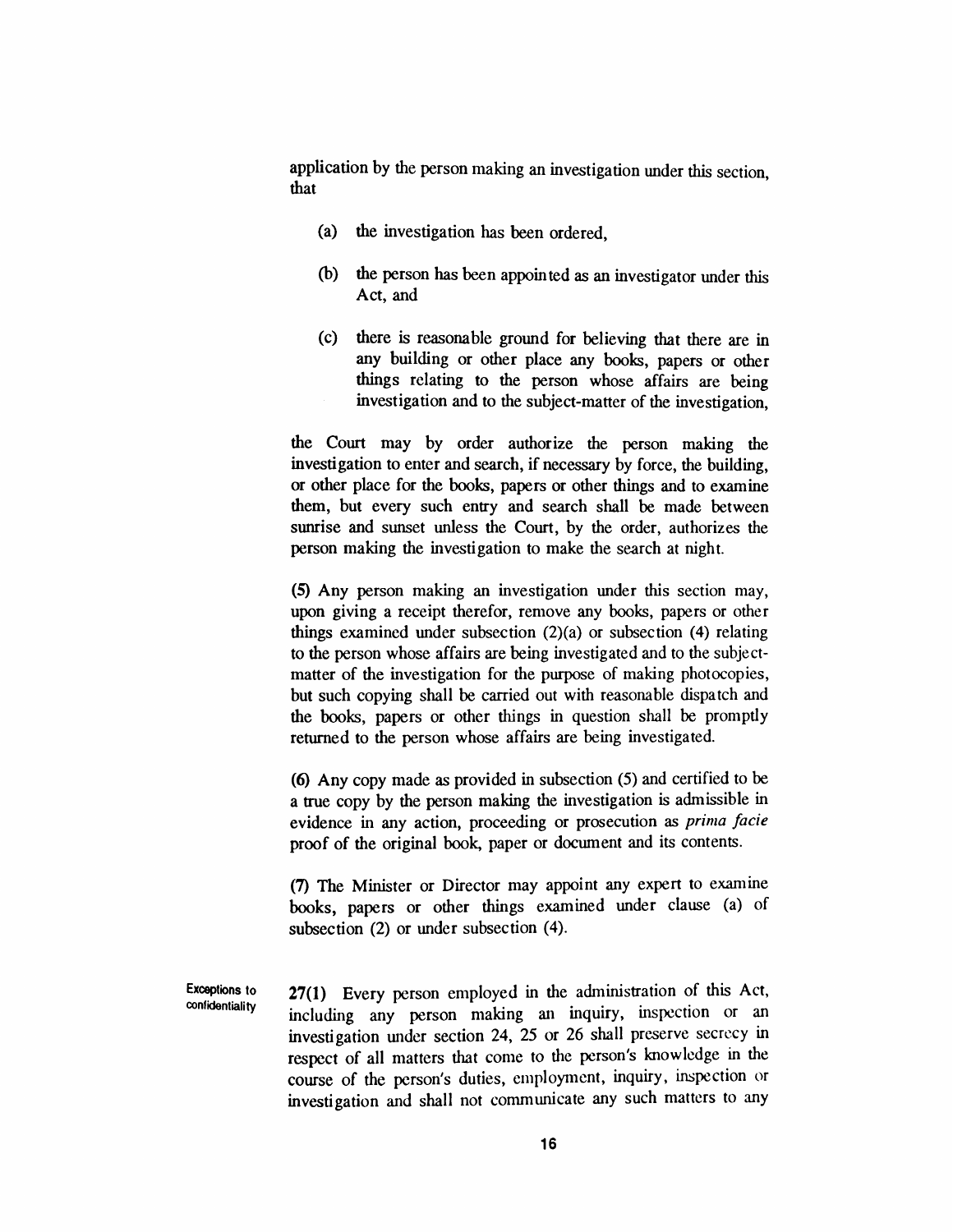*other person except*

- *(a) as may be required in connection with the administration of this Act, and the regulations or any proceedings under this Act or the regulation,*
- *(b) to the person's counsel, or*
- *(c) with the consent of the person to whom the information relates.*

*(2) No person to whom subsection (1) applies shall be required to give testimony in any civil suit or proceeding with regard to information obtained by the person in the course of the person's duties, employment, inquiry, inspection or investigation except in a proceeding under this Act or the regulations.*

*Service of documents 28(1) Any notice or order required to be given, delivered or served under this Act or the regulations is sufficiently given, delivered or served if delivered personally or sent by registered mail addressed to the person to whom delivery or service is required to be made at the person's last-known address.*

> *(2) Where service is made by registered mail, the service shall be deemed to be made on the 3rd day after the day of mailing unless the person on whom service is being made establishes that the person did not, acting in good faith, through absence, accident, illness or other causes beyond the person's control, receive the notice or order until a later date.*

*Order to comply with Act 29(1) Where it appears to the Director that any person does not comply with any provision of this Act, the regulations or an order made under this Act, notwithstanding the imposition of any penalty in respect ofsuch non-compliance and in addition to any other rights the Director may have, the Director may apply to the Court for an order directing the person to comply with the provision, and upon the application the judge may make such order or such other order as the judge thinks fit.*

> *(2) An appeal lies to the Court of Appeal of Alberta from an order made under subsection (1).*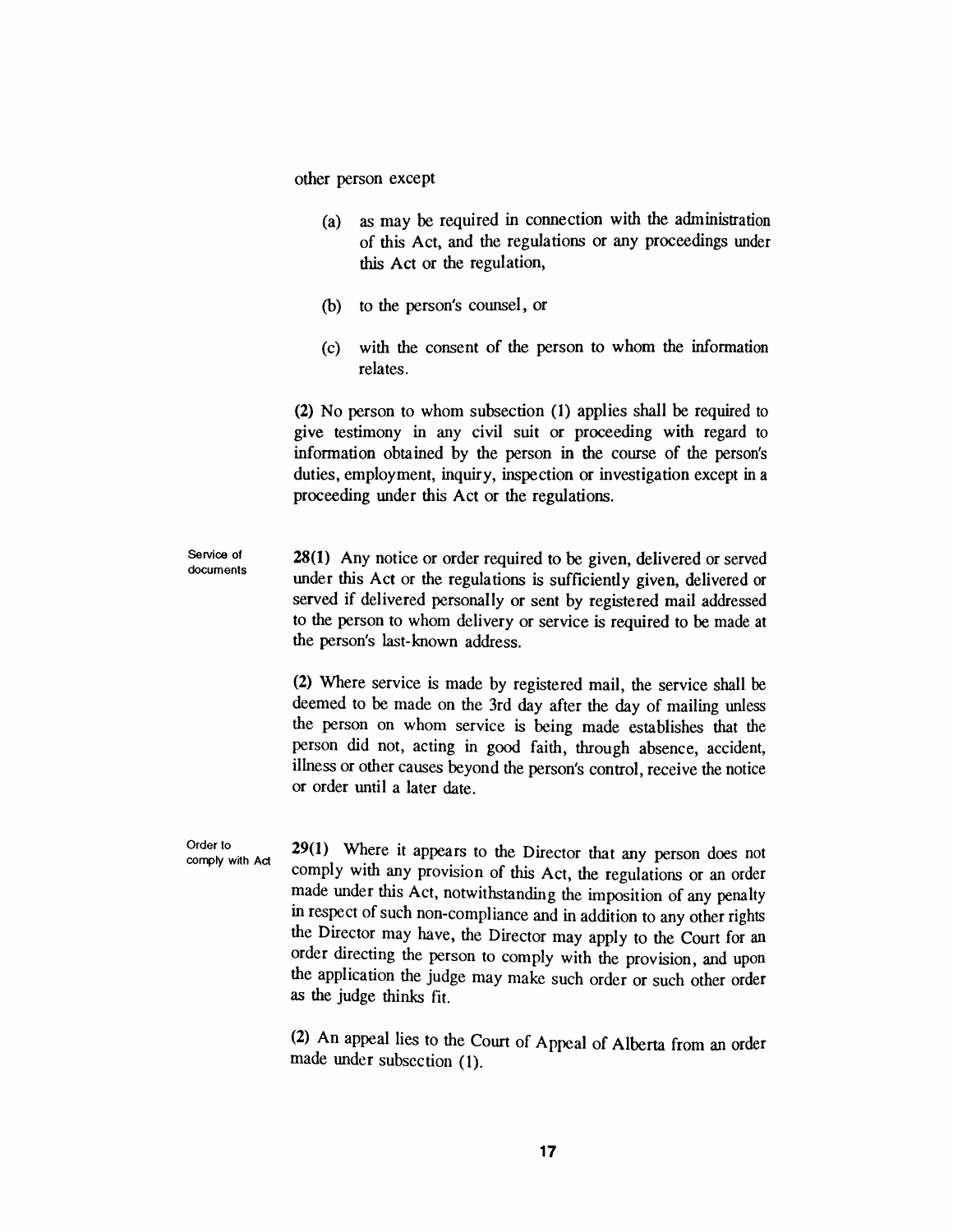*30 No person shall knowingly supply false or misleading information to another who is engaged in making a consumer report.*

*Offence and penalty*

*Supplying of false information prohibited*

*31(1) Every person who*

- *(a) knowingly furnishes false information in any application under this Act or in any statement or return required to be furnished under this Act or the regulations,*
- *(b) fails to comply with any order, direction or other requirement made under this Act, or*
- *(c) contravenes any provision of this Act or the regulations,*

*and every director or officer of a corporation who knowingly concurs in such furnishing, failure or contravention, is guilty of an offence and liable to a fine of not more than \$2 000 or to imprisonment for a term not exceeding <sup>1</sup> year, or to both fine and imprisonment.*

*(2) Where a corporation is convicted of an offence under subsection (1), the maximum penalty that may be imposed upon the corporation is \$25 000.*

*(3) No proceeding under clause (a) of subsection (1) shall be commenced more than <sup>1</sup> year after the facts upon which the proceeding is based first came to the knowledge of the Director.*

*(4) No proceeding under clause (b) or (c) of subsection (1) shall be commenced more than 2 years after the time when the subjectmatter of the proceeding arose.*

*Statement prima facie proof of facts* *32(1) A statement as to*

- *(a) the registration or non-registration of any person,*
- *(b) the filing or non-filing of any document or material required or permitted to be filed with the Director,*
- *(c) the time when the facts upon which proceedings are based first came to the knowledge of the Director, or*
- *(d) any other matter pertaining to such registration, non-*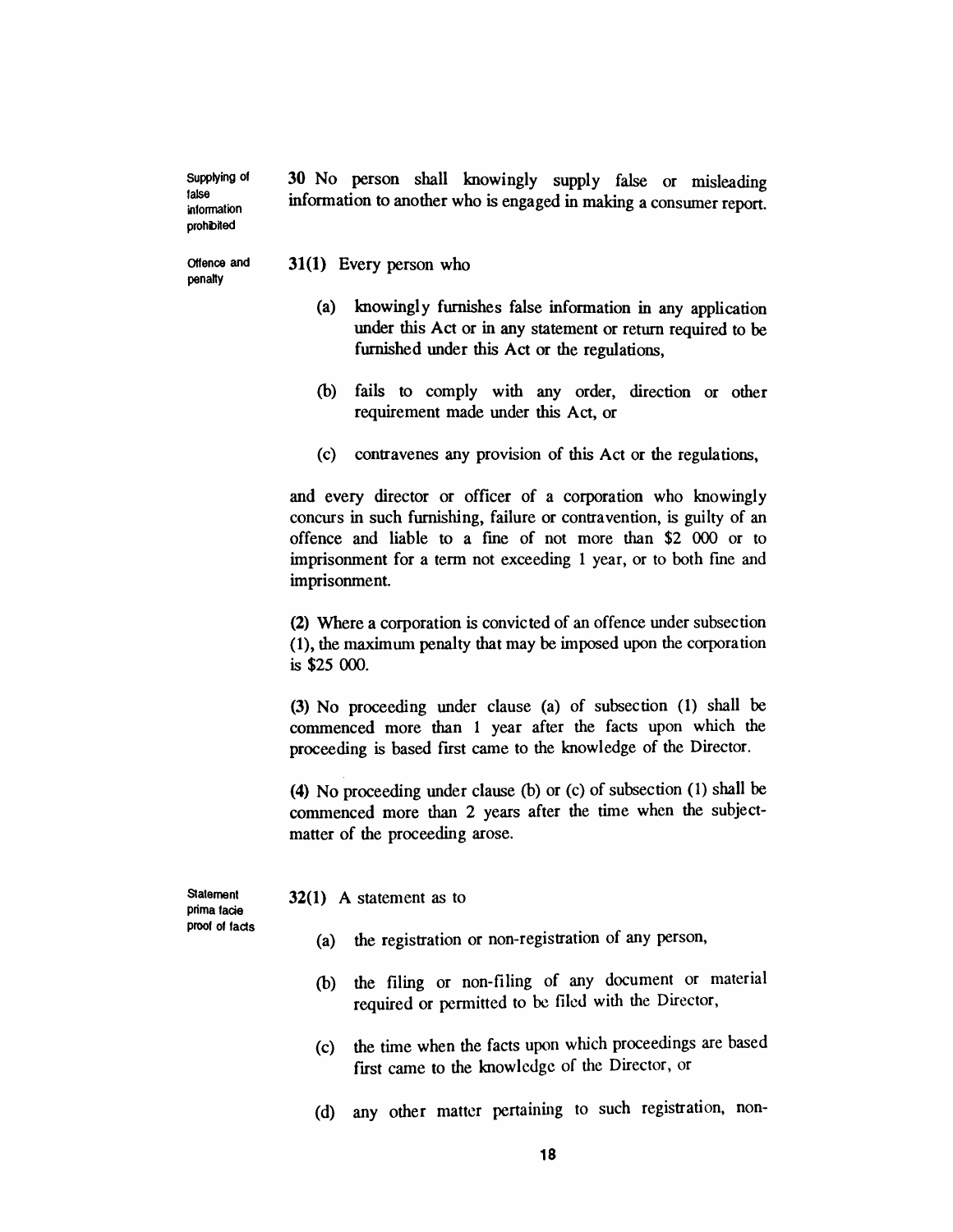*registration, filing or non-filing,*

*purporting to be certified by the Director is, without proof of purporting to be certified by the Director is, without proof of the office or signature of the Director, receivable in evidence as prima facie proof of the facts stated therein for all purposes in any action, proceeding or prosecution.*

*(2) Any document under this Act purporting to be signed by the Minister, or any certified copy thereof, is receivable in evidence in any action, prosecution or other proceedings as prima facie proof that the document is signed by the Minister without proof of the office or signature of the Minister.*

- *Regulations 33 For the purpose of carrying out the provisions of this Act, the Lieutenant Governor in Council may make regulations*
	- *(a) exempting any class of persons from this Act or the regulations or any provision thereof;*
	- *(b) governing applications for registration or renewal of registration and prescribing terms and conditions of registration;*
	- *(c) requiring the payment of fees on application for registration or renewal of registration, and prescribing the amounts thereof;*
	- *(d) requiring registered consumer reporting agencies to be bonded in such form and terms and with such collateral security as are prescribed, and providing for the forfeiture of bonds and the disposition of the proceeds;*
	- *(e) requiring and governing the books, accounts and records that shall be kept by consumer reporting agencies;*
	- *(f) prescribing information that may not be reported by a consumer reporting agency or contained in its files;*
	- *(g) prescribing information that must be contained in a consumer report;*
	- *(h) prescribing information that must be contained in a report under section 20;*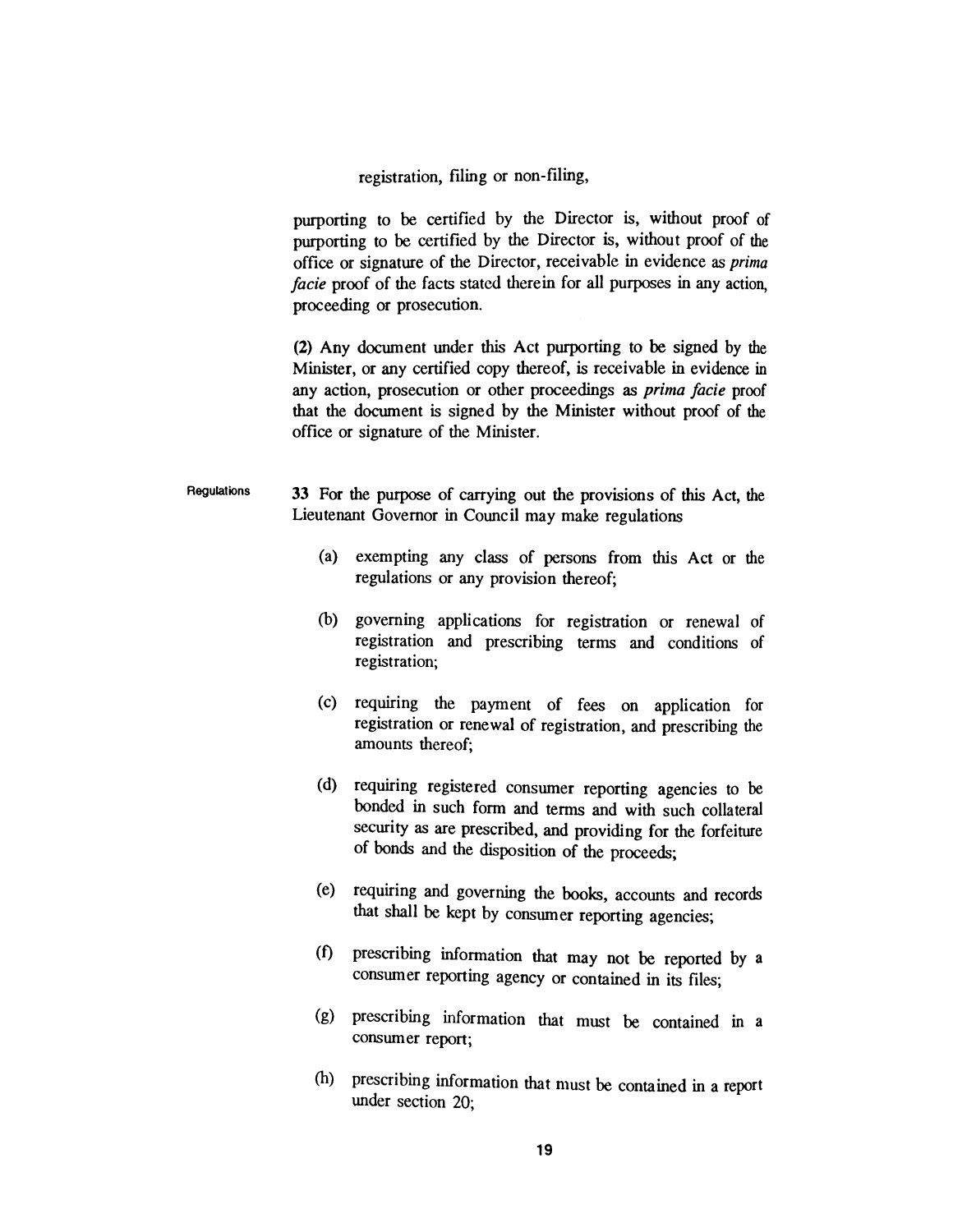- *(i) requiring consumer reporting agencies to make returns and furnish information to the Director;*
- *(j) prescribing forms for the purposes of this Act and providing for their use;*
- *(k) requiring any information required to be furnished or contained in any form or return to be verified by affidavit;*
- *(l) respecting such other matters as are necessary for the carrying out of the intent and purposes of this Act.*

#### *PART 3*

#### *NEGATIVE-OPTION STRATEGY*

- *Definitions 34 In this Part,*
	- *(a) "goods" includes tokens, coupons or other documents or things issued or sold by a seller to a buyer that are exchangeable or redeemable for other goods or services;*
	- *(b) "negative-option strategy" means a strategy where the seller delivers unsolicited goods or services to an individual after having first notified the individual to the effect that*
		- *(i) the seller proposes to deliver the goods or services, and*
		- *(ii) the goods or services will be delivered and the individual will be billed for the goods or services unless the individual, on or before a particular time period, instructs the seller not to deliver the goods or services.*
	- *(c) "services" means the benefits to an individual of work done by a person and includes the delivery of, or provision of access to, electricity, gas, water, cable television and other telecommunications;*
	- *(d) "seller" means a person who is in the business of selling goods or services to others;*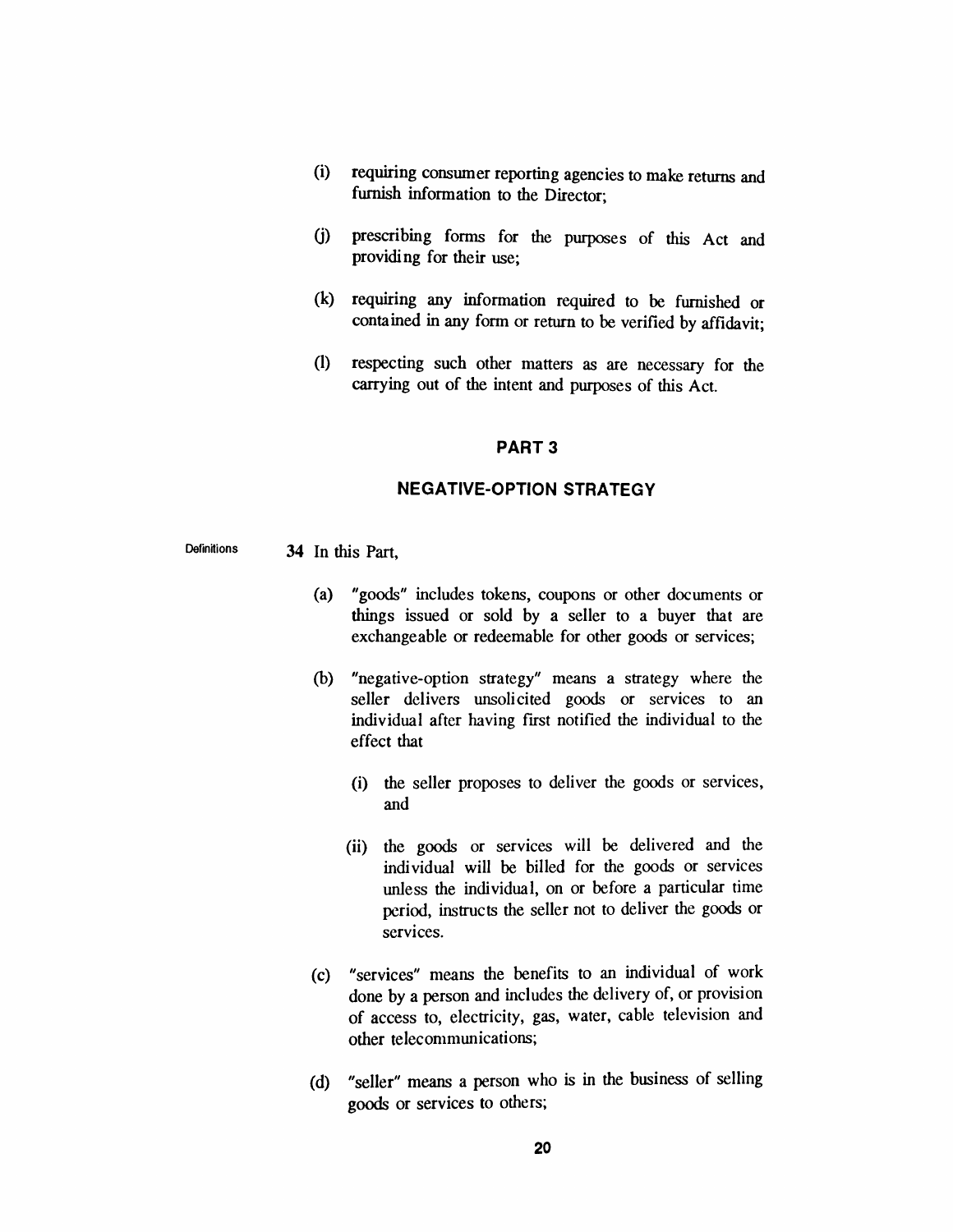|                      | "unsolicited goods or services" means goods or services<br>(e)<br>provided to an individual who did not request the goods or<br>services.                                                                                                                             |
|----------------------|-----------------------------------------------------------------------------------------------------------------------------------------------------------------------------------------------------------------------------------------------------------------------|
| <b>Prohibition</b>   | 35(1) No seller shall use a negative-option strategy in the delivery<br>of unsolicited goods or services.                                                                                                                                                             |
|                      | (2) For the purposes of this section, unsolicited goods or services<br>are not sold by means of a negative-option strategy if the individual<br>instructs the seller, orally or in writing, that the individual consents<br>to the purchase of the goods or services. |
| Consent              | 36 Consent under subsection 35(2)                                                                                                                                                                                                                                     |
|                      | (a)<br>cannot be given before the individual receives notice of                                                                                                                                                                                                       |
|                      | (i)<br>a description of the goods or services that are the<br>subject of the negative-option offer, and                                                                                                                                                               |
|                      | (ii)<br>the price of the goods or services; and                                                                                                                                                                                                                       |
|                      | (b)<br>cannot be inferred from the individual's                                                                                                                                                                                                                       |
|                      | (i)<br>inaction,                                                                                                                                                                                                                                                      |
|                      | (ii)<br>use of the goods or services,                                                                                                                                                                                                                                 |
|                      | (iii)<br>consent to purchase another similar goods or services,<br><b>or</b>                                                                                                                                                                                          |
|                      | (iv)<br>payment for the goods or services.                                                                                                                                                                                                                            |
| Existina<br>services | 37(1) Section 35 applies to a change to an individual's existing<br>services only if                                                                                                                                                                                  |
|                      | (a)<br>the change is made pursuant to a negative option strategy,<br>and                                                                                                                                                                                              |
|                      | (b)<br>without the consent of the individual, the change                                                                                                                                                                                                              |
|                      | (i)<br>provides a new, unsolicited service for which an extra<br>charge is made, or                                                                                                                                                                                   |